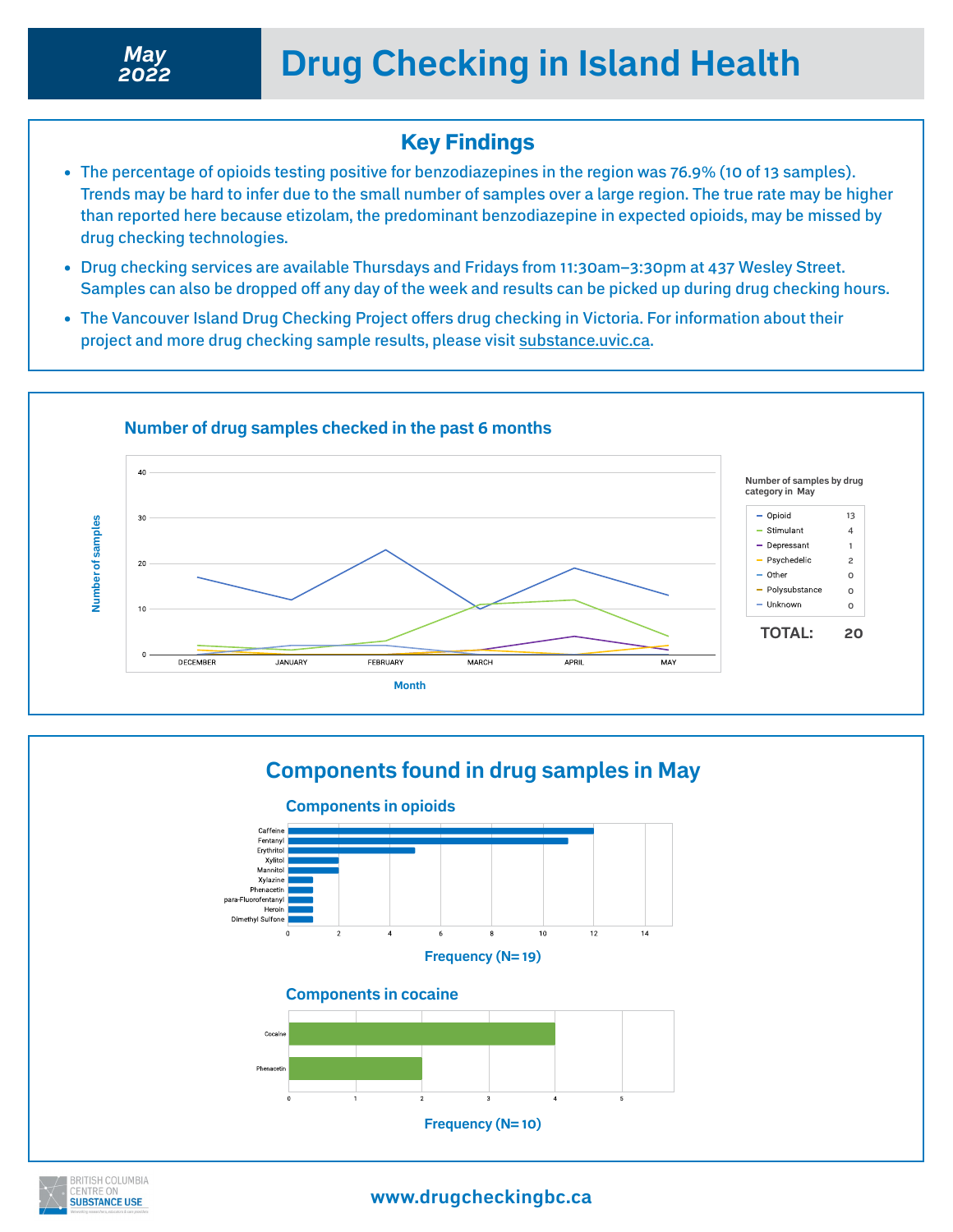

**For information about current substances in the Island Health region: <https://substance.uvic.ca/>**



**Percentage of opioids testing positive for benzodiazepines in the past 6 months**

Island Health **(10 samples of 13 checked)**. Opioid samples are checked for benzodiazepine-positivity using BTNX test strips and the FTIR spectrometer. The results presented here are derived from both of these technologies and are presumptive until confirmed by a laboratory.